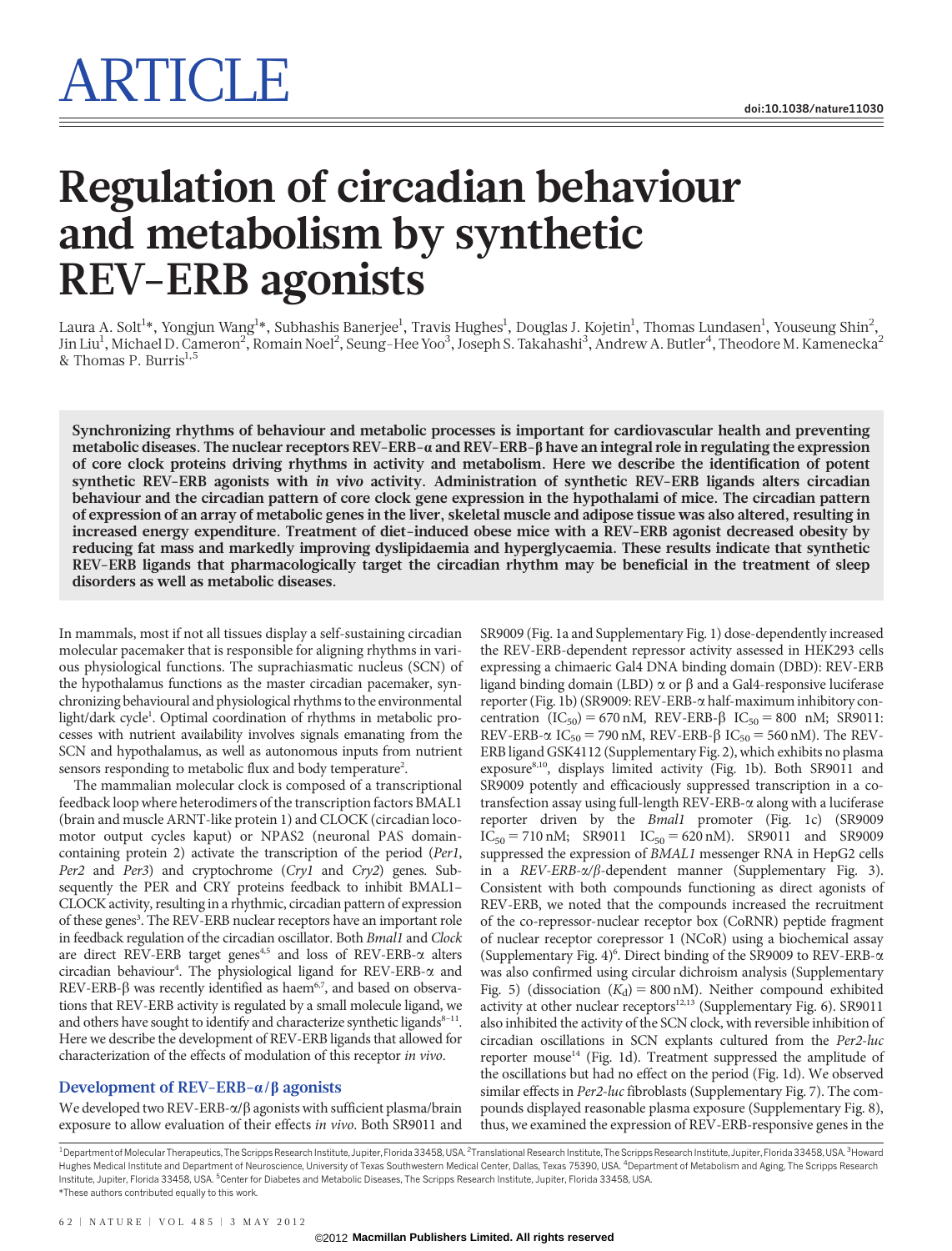

Figure 1 <sup>|</sup> SR9011 and SR9009 are synthetic REV-ERB agonists with activity in vivo. a, Chemical structures of SR9011 and SR9009. b, Gal4-REV-ERB-a and Gal4-REV-ERB- $\beta$  co-transfection assays in HEK293 cells illustrating the activity of SR9011 and SR9009 and comparing the activity to GSK4112. c, Cotransfection assay in HEK293 cells with full-length REV-ERB- $\alpha$  and a luciferase reporter driven by the Bmal1 promoter. d, Bioluminescence record from a

Per2-luc SCN treated with 5  $\mu$ M SR9011 as indicated by the bar. The right panels show the period and amplitude of the oscillations before, during and after treatment with SR9011. e, Expression of REV-ERB-responsive genes after treatment with various doses of SR9011 or 100 mg  $kg^{-1}$  of SR9009 (i.p., twice per day (b.i.d.)) for 6 days.  $*P < 0.05$ ;  $*P < 0.05$  versus before SR9011 and during SR9011 treatment. Error bars indicate mean  $\pm$  s.e.m.;  $n = 6$ .

liver of mice treated with various doses of SR9011 for 6 days. The plasminogen activator inhibitor type 1 gene (Serpine1) is a REV-ERB target gene<sup>15</sup> and displayed dose-dependent suppression of expression in response to SR9011 (Fig. 1e). The cholesterol  $7\alpha$ -hydroxylase (Cyp7a1) and sterol response element binding protein (Srebf1) genes have also been shown to be responsive to REV-ERB<sup>16,17</sup> and were dosedependently suppressed with increasing amounts of SR9011 (Fig. 1e). SR9009 displayed a similar effect on these genes (Fig. 1e).

## REV-ERB agonists modulate circadian behaviour

On the basis of the effects of these compounds on SCN clock activity, we predicted that administration of these compounds would alter circadian behaviour. Circadian locomotor activity was examined in mice released into constant dark (D/D) conditions after 1 week of housing in wheel cages in a standard light/dark (L/D) setting. After 12 days in D/D conditions mice were injected with a single dose of SR9011, SR9009 or vehicle at circadian time 6 (CT6 (6 h after lights on); peak expression of Rev-erb-a (Supplementary Fig. 9)). Vehicle injection caused no disruption in circadian locomotor activity (Fig. 2a, top panels). However, administration of a single dose of either REV-ERB agonist resulted in loss of locomotor activity during the subject dark phase (Fig. 2a, bottom panels). Normal activity returned the next circadian cycle, consistent with clearance of the drugs in less than 24 h. This effect was not due to toxicity as the complete loss of locomotor activity was not observed in an identical experiment using L/D conditions (Fig. 2d). Additionally, mice treated with SR9011 did not display a decrease in strength (Supplementary Fig. 10a) and continued to move as detected in an open field assay (Supplementary Figs 10b, c). Furthermore, we observed no overt toxicity when we examined complete blood counts (Supplementary

Fig. 11). We observed that the SR9011-dependent decrease in wheel running behaviour in the mice under constant darkness conditions was dose-dependent (Fig. 2b) and that the potency (half-maximum effective dose  $(ED_{50}) = 56$  mg kg<sup>-1</sup>) was similar to the potency of SR9011-mediated suppression of a REV-ERB responsive gene, Srebf1, in vivo  $(ED_{50} = 67 \text{ mg kg}^{-1})$ . Tau was not affected by treatment with either drug (data not shown), and the recovery after the drug to resume the normal rhythm is similar to the effect observed after removal of the drug from the SCN explants (Fig. 1d).

We next assessed the expression of core clock genes in hypothalami isolated from mice in D/D conditions. Mice were injected with a single dose of SR9011 or SR9009 at CT0 and hypothalami collected for expression analysis. We observed a range of effects on the pattern of expression of the core clock genes. The amplitude of Per2 expression was enhanced whereas Cry2 was suppressed (Fig. 2c). Bmal1 expression was affected more subtly with a left shift in the phase of the circadian pattern (Fig. 2c). The circadian pattern of expression of Npas2 was completely eliminated (Fig. 2c). The pattern of expression of Clock was also altered with SR9011 treatment, resulting in enhanced amplitude of the oscillation, but also altering the phase so that the Clock oscillation was in phase with the Per2 oscillation (Fig. 2c). SR9009 treatment resulted in similar effects on gene expression (Supplementary Fig. 12). We also examined the effect of both REV-ERB ligands under L/D (12 h/12 h) conditions. Instead of complete loss of nocturnal locomotor activity, we noted a 1–3-h delay in the onset of nocturnal locomotor activity (Fig. 2d). Consistent with the more subtle effects on circadian behaviour, the effects of SR9011 and SR9009 on core clock gene expression in the hypothalamus were less severe than observed under constant darkness (Fig. 2e, Supplementary Fig. 13 and data not shown). Considerable differences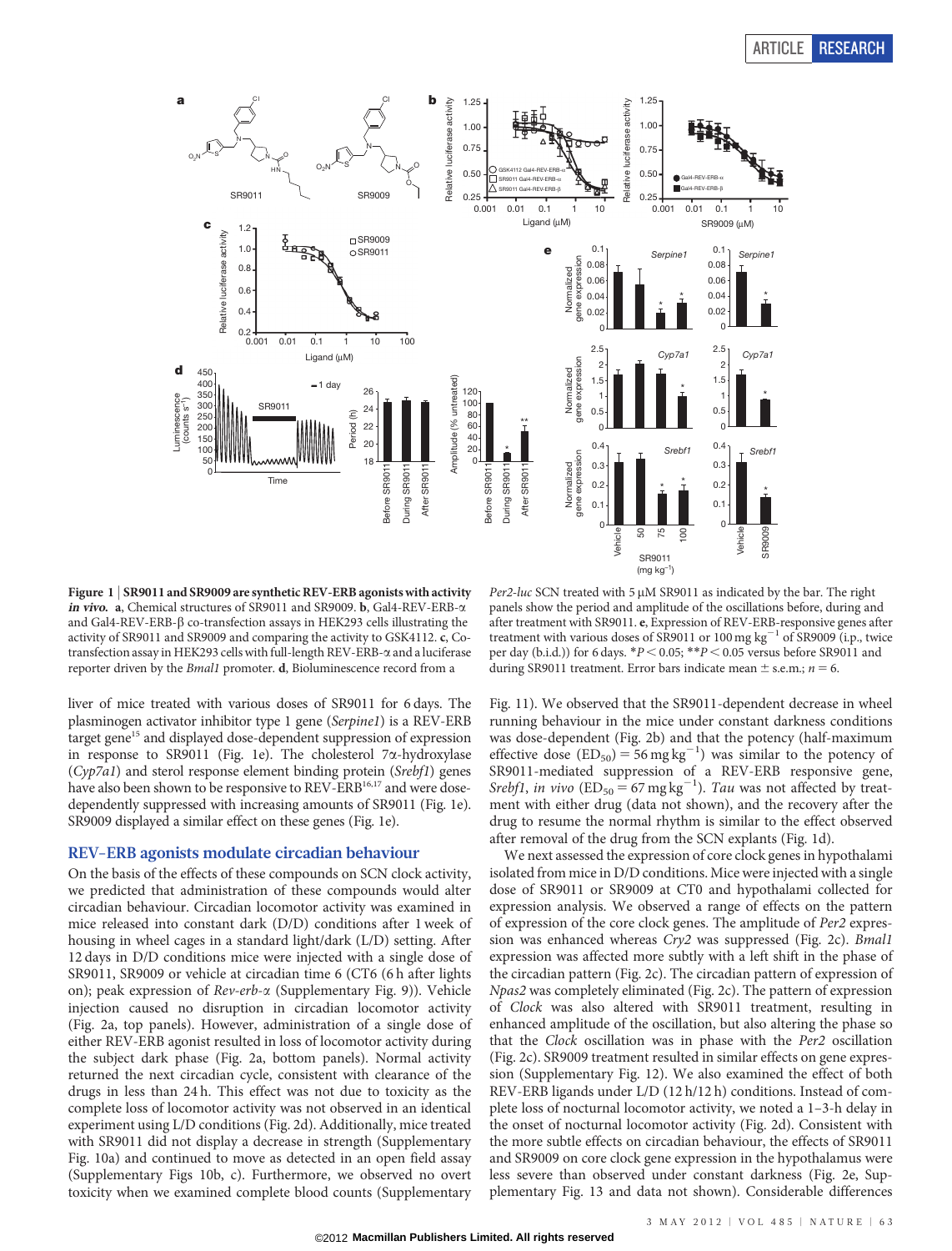

Figure 2 <sup>|</sup> Synthetic REV-ERB ligands alter circadian behaviour and the pattern of expression of core clock genes. a, Actograms illustrating the effect of single injections of vehicle, SR9011 (100 mg  $\text{kg}^{-1}$ , i.p.) or SR9011 (100 mg kg<sup>-1</sup>, i.p.) on circadian behaviour. C57BL/6 mice were initially maintained on a 12 h/12 h L/D cycle and altered to constant darkness (D/D) after 7 days. After 12 days on D/D the mice were injected with vehicle or compound at CT6. b, Analysis of wheel running activity during the subject dark period after injection of SR9011 i.p. at CT6 in mice kept under constant darkness. c, Normalized expression levels of several core clock genes after

2

8

2

8

2

8

2

8

were noted in REV-ERB-a expression in the D/D versus L/D conditions in terms of their responsiveness to the compounds. In L/D conditions SR9011 had no effect on the circadian pattern of expression, whereas under D/D conditions SR9011 completely suppressed the circadian pattern of expression (Supplementary Fig. 9). These data indicate that light input into the circadian oscillator has a significant effect on the action of these drugs.

### REV-ERB- $\alpha/\beta$  agonists modulate metabolism in vivo

Genetic perturbation of the core clock genes leads to a range of metabolic phenotypes<sup>2,18</sup>. In addition, REV-ERB has been shown to directly regulate genes involved in lipid and glucose metabolism<sup>7,19,20</sup>. We observed clear metabolic effects when SR9011 was chronically administered to BALB/c mice. Mice displayed weight loss due to decreased fat mass (Fig. 3a); however, food intake was not affected (data not shown). Similar results were obtained in SR9009 treatment of C57BL/6 mice (Supplementary Fig. 14). We examined the metabolic effects of SR9011 in more detail using a comprehensive laboratory animal monitoring system (CLAMS). After acclimation, the animals were administered SR9011 twice per day for 10 days. A 5% increase in oxygen consumption  $(VO<sub>2</sub>)$  was observed, indicating increased energy expenditure (Fig. 3b). The increase in  $VO<sub>2</sub>$  was evident in the diurnal and nocturnal phases (Fig. 3c). The increases in  $VO<sub>2</sub>$  were not due to increased activity, as mice displayed a 15% decrease in movement (Fig. 3d). Treatment also had no effect on total daily food intake (Fig. 3e) or the rate of food intake (Fig. 3f), although there was a 10% increase noted in nocturnal food consumption in the SR9011



administration of SR9011 or vehicle under constant dark conditions. C57BL/6 mice were administered SR9011 (100 mg  $kg^{-1}$ , i.p.) at CT0 on a day of constant darkness. Gene expression was determined and normalized to cyclophilin. Data are double plotted. d, Actograms illustrating the effect of single injections of vehicle, SR9011 or SR9009 in mice maintained under 12 h/12 h L/D conditions. e, Normalized expression levels of several core clock genes after administration of SR9011 or vehicle under L/D (12 h/12 h) conditions. Methods for d and e were otherwise identical to a and  $c. *P < 0.05$ . Error bars indicate mean  $\pm$  s.e.m.;  $n = 6$ –10 mice.

group. There was also no change in the respiratory exchange ratio (Fig. 3g). Consistent with increased metabolic rate, we observed a decrease in fat mass with SR9011 versus vehicle treatment (Fig. 3h). Treatment of mice housed in wheel cages in a L/D setting indicated a delayed onset of physical activity (Fig. 2c), and a similar 1–3-h delay in peak  $VO<sub>2</sub>$  was observed with administration of SR9011 (Fig. 3i). Given the association between the circadian rhythm and metabolic regulation, and to understand the potential mechanism underlying the alterations in metabolic rate, we examined the effect of the REV-ERB ligands on the circadian expression of various genes in the liver, muscle and adipose tissue. After a single injection of SR9011, we monitored the expression of clock genes in the liver over a 24-h period. When examining the effects of SR9011 treatment on core clock gene expression, the pattern of expression of Per2 was altered, but expression of other genes such as Bmal1 and Npas2 was unaffected (Fig. 4a). Thus, SR9011 treatment results in alterations in the pattern of circadian expression of clock genes in both the hypothalamus (Fig. 2b, d and Supplementary Fig. 9) and liver, but there are clear distinctions in which genes are affected. These data suggest that the REV-ERB ligands differentially affect the central and peripheral clocks.

We also assessed the expression of an array of genes involved in metabolism in the liver in response to SR9011 treatment. The expression of lipogenic genes (Srebf1), fatty acid synthase (Fasn) and stearoyl-CoA-desaturase 1 (Scd1) were clearly altered with SR9011 treatment (Fig. 4b). Both Srebf1 and Scd1 expression were suppressed whereas the phase of Fasn expression was shifted (Fig. 4b). Expression of genes involved in cholesterol and bile acid metabolism were also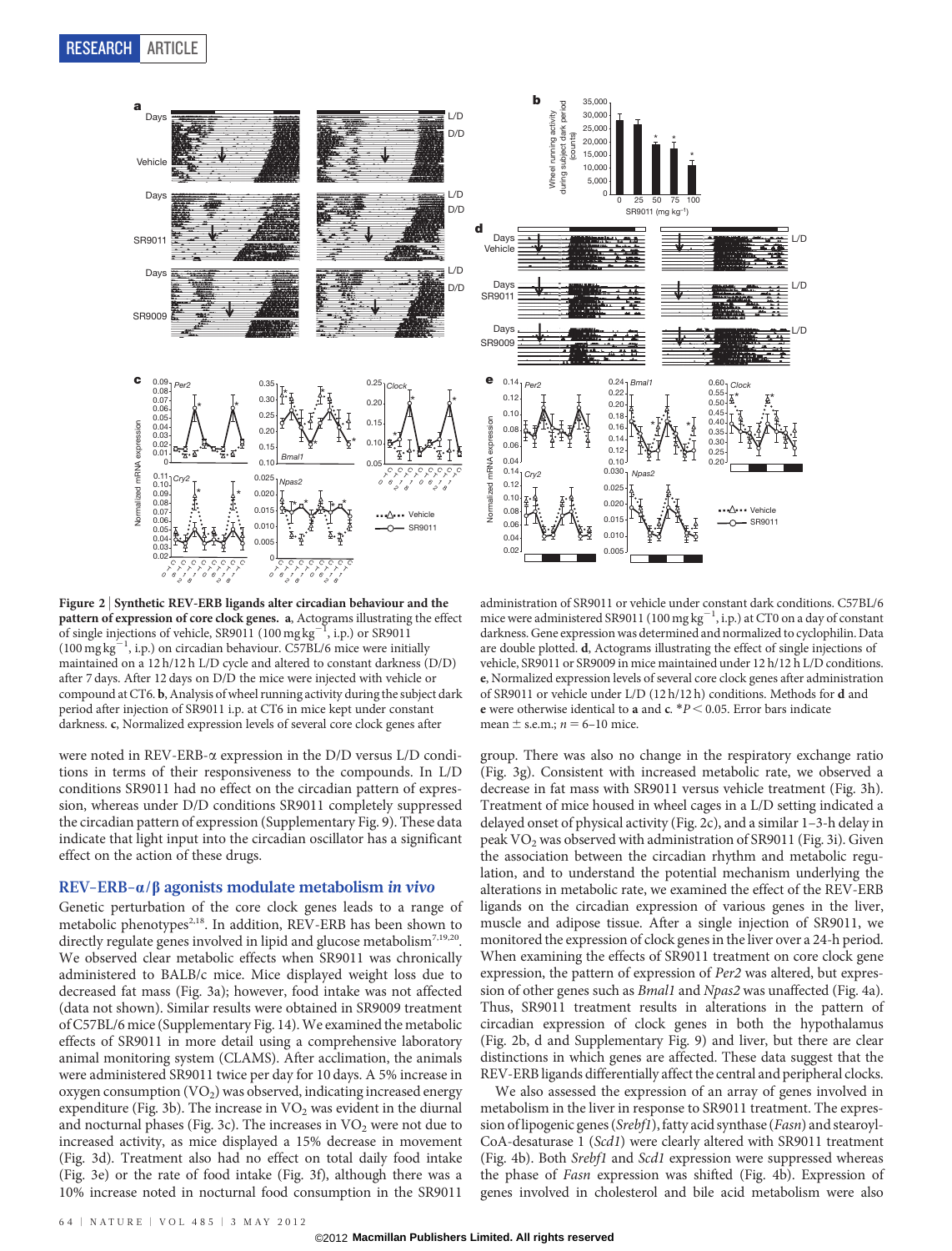

Figure 3 <sup>|</sup> Activation of REV-ERB by SR9011 in vivo results in an increase in energy expenditure and weight loss. a, Treatment of mice (BALB/c) with SR9011 results in weight loss and fat mass loss. Animals were dosed with SR9011 (100 mg kg $^{-1}$ , i.p., b.i.d.) for 12 days. **b**, Oxygen consumption (VO<sub>2</sub>) is increased in mice treated with SR9011. Results were obtained using CLAMS and C57BL/6 mice were dosed as described in a except that the duration of treatment was 10 days. c, Oxygen consumption  $(VO<sub>2</sub>)$  is increased during both the diurnal and nocturnal phases of C57BL/6 mice when they are treated with SR9011. Data obtained from the experiment described in b were analysed for time of day differences. d, Mice treated with SR9011 are less active in the

altered. Expression of Srebf2 and Cyp7a1 was decreased (Fig. 4b). 3-Hydroxy-3-methyl-glutaryl-CoA reductase (Hmgcr) was unaffected in this acute model (Fig. 4b). Peroxisome proliferator-activated receptor- $\gamma$  coactivator 1 $\alpha$  and 1 $\beta$  (*Ppargc1a* and *Ppargc1b*) both displayed a strong circadian pattern of expression that was suppressed with SR9011 treatment (Fig. 4b). Examination of gene expression in skeletal muscle revealed a potential mechanism for the increased metabolic rate that we observed in the CLAMS experiments. Expression levels of the genes that encode the rate-limiting enzyme for b-oxidation of fatty acids—carnitine palmitoyltransferase 1b (Cpt1b)—as well as fatty acid transport into the skeletal muscle—fatty acid transport protein 1 (Fatp1; also called Slc27a1)—were elevated (Fig. 4c). Pppargc1b expression was also elevated along with uncoupling protein 3 (Ucp3), consistent with altered fatty acid metabolism in skeletal muscle (Fig. 4c). The pattern of expression followed the expected diurnal increase in expression of genes involved in fatty acid oxidation, but the increases in expression were amplified (Fig. 4c). When we examined the expression of key enzymes in the glycolytic pathway (hexokinase (Hk1) and pyruvate kinase (Pkm2)) we noted an increase in both (Fig. 4c), indicating that treatment resulted in increased glucose oxidation in addition to fatty acid oxidation. The rate-limiting enzyme in mammalian nicotinamide adenine dinucleotide  $(NAD<sup>+</sup>)$ biosynthesis, nicotinamide phosphoribosyltransferase (NAMPT), has recently been demonstrated to be expressed in a circadian manner leading to a circadian pattern of  $NAD^+$  production and thus regulation of the  $NAD^+$ -dependent deacetylase SIRT1 (refs 21, 22). We found that SR9011 suppressed the circadian rhythm of Nampt gene expression

CLAMS as detected by the number of  $x$ -axis beam breaks.  $e$ , Total daily, diurnal and nocturnal food intake from the animals in the CLAMS study. f, The rate of food intake is not altered by SR9011 treatment. g, Respiratory exchange ratio (RER) is not altered by SR9011 treatment. h, After completion of the 10-day CLAMS experiment animals fat mass was assessed by DEXA. i, Results from a CLAMS experiment showing the diurnal increase in oxygen consumption before and immediately after administration of SR9011. Note the  $\sim$ 3-h delay in the diurnal peak in  $VO<sub>2</sub>$  after administration of SR9011. For all b.i.d. dosing animals were dosed at CT0 and CT12.  $*P < 0.05$ . Error bars indicate mean  $\pm$  s.e.m.;  $n = 6$ –10 mice.

in the liver (Supplementary Fig. 15a), indicating that REV-ERB agonist treatment may alter the post-translational acetylation of proteins that may contribute to some of the physiological alterations that we observe.

In contrast to muscle where there was amplification of the circadian expression of genes coupled to fatty acid oxidation and glycolysis, in white adipose tissue (WAT) we observed a suppression of circadian expression of key genes involved in lipid storage. The expression of both diglyceride acyltransferase 1 and 2 (*Dgat1* and *Dgat2*), the genes encoding the enzyme that catalyses the terminal and committed step in triglyceride synthesis, was suppressed with SR9011 treatment (Fig. 4d). Consistent with this pattern, the circadian expression of another gene involved in triglyceride synthesis, monoacylglycerol acyltransferase (Mgat1), is also disturbed (Fig. 4d). Expression of lipid-droplet-associated protein genes including perilipin 1 (Plin1) and hormone sensitive lipase (Hsl; also called Lipe) was also suppressed with SR9011 treatment (Fig. 4d). We also observed suppression of nocturnin (Ccrn4l) expression in both adipose and hepatic tissue (Supplementary Fig. 15b). Similar effects on gene expression were noted in mice treated with SR9009 (data not shown).

Clearly, modulation of REV-ERB activity by a synthetic agonist alters the pattern of expression of many genes involved in metabolism in several tissues including the liver, skeletal muscle and WAT. The alterations that we observed are consistent with decreased lipogenesis and cholesterol/bile acid synthesis in the liver, increased lipid and glucose oxidation in the skeletal muscle, and decreased triglyceride synthesis and storage in the WAT.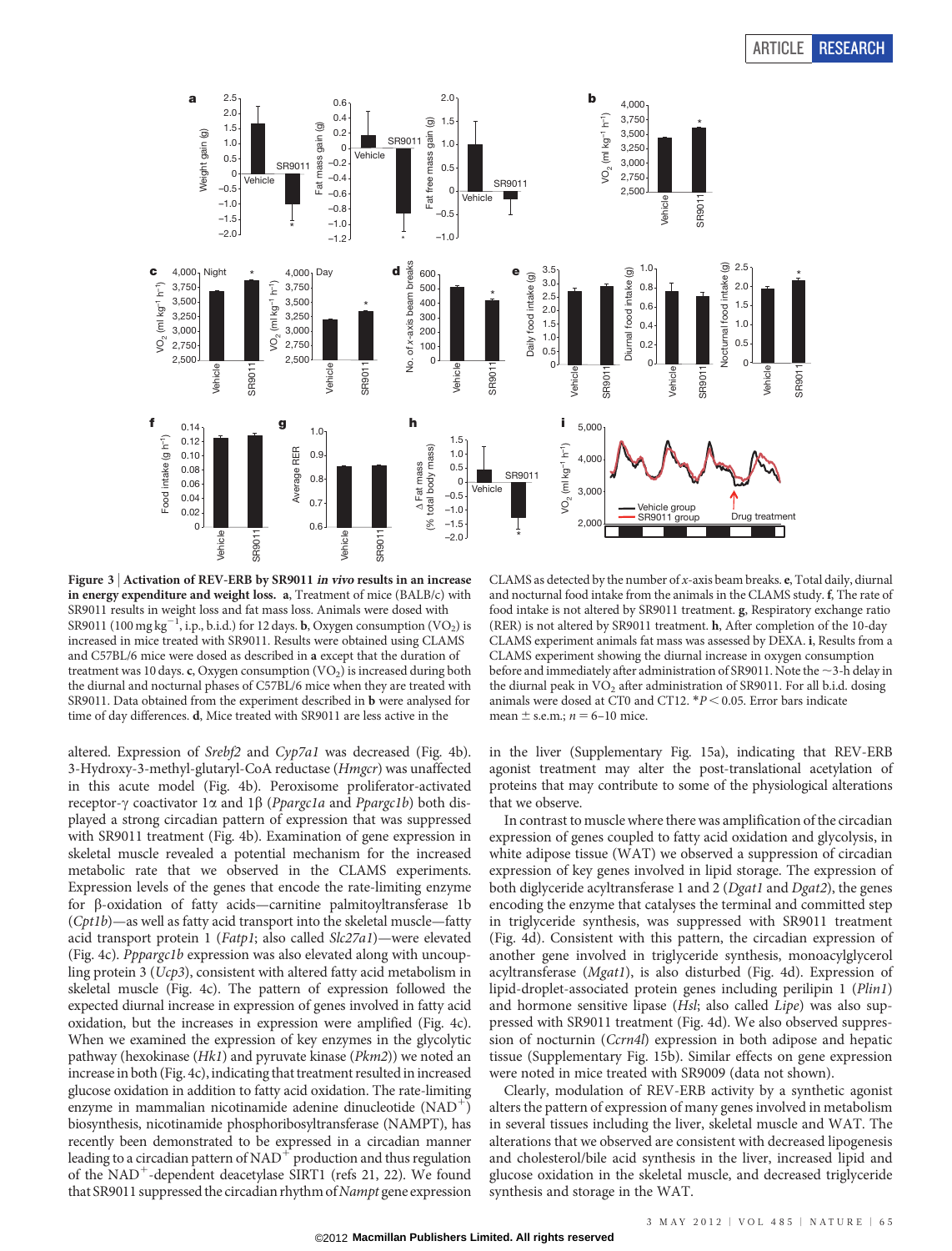

Figure 4 <sup>|</sup> REV-ERB ligands alter the pattern of circadian expression of metabolic genes in the liver, skeletal muscle and adipose tissue. C57BL/6 mice were administered a single dose of SR9011 (100  $mg\,kg^{-1}$ , i.p.) at CT0 and groups of mice  $(n = 6)$  were killed and gene expression assessed by QPCR. Graphs were double plotted. a, Expression of core clock genes from the liver of vehicle-treated versus SR9011-treated mice. b, Expression of metabolic genes

SR9009 improves the metabolic profile in obese mice

On the basis of the alterations in energy metabolism and gene expression that we observed in normal C57BL/6 and BALB/c mice, we sought to examine whether a REV-ERB- $\alpha$ / $\beta$  agonist would be efficacious in a rodent model of obesity. We initiated the study with 20-week-old  $C57BL/6$  mice (average weight = 41g) that had been maintained on a high-fat diet for 14 weeks (20% carbohydrate 60% fat). The mice continued on the high-fat diet and we initiated twice per day dosing (intraperitoneal (i.p.)) of SR9009. Although the stress of handling and twice-daily injections caused weight loss in vehicle-treated controls, weight loss of SR9009-treated animals was 60% greater (Fig. 5a). During the treatment period, there was no significant difference in the food intake of SR9009- and vehicle-treated mice, although handling itself reduced food intake, explaining the weight loss observed in the controls. SR9009-treated mice exhibited a more severe reduction in adiposity compared with vehicle treatment (Fig. 5b). In addition to the decrease in fat mass we also observed a 12% decrease in plasma triglycerides and a 47% decrease in plasma total cholesterol (Fig. 5c). Plasma non-esterified fatty acids (NEFA) were also reduced (23%) along with plasma glucose (19%) in the SR9009-treated mice (Fig. 5c). There was also a trend towards a decrease in plasma insulin

from the liver of vehicle-treated versus SR9011-treated mice. c, Expression of metabolic genes from the skeletal muscle of vehicle-treated versus SR9011 treated mice. d, Expression of metabolic genes from the white adipose tissue (WAT) of vehicle-treated versus SR9011-treated mice.  $*P$  < 0.05. Error bars indicate mean  $\pm$  s.e.m.;  $n = 6$ –10 mice.

levels (35%). Consistent with the decrease in adiposity we also noted an 80% decrease in plasma leptin and a decrease (72%) in the proinflammatory cytokine interleukin (IL)-6 (Fig. 5d). Examination of plasma triglycerides and total cholesterol in lean mice also demonstrated the ability of SR9009 and SR9011 to reduce the levels of these lipids (Figs 5e, f). Consistent with the decreased plasma triglyceride levels and total cholesterol levels, we observed a significant decrease in the expression of genes encoding lipogenic enzymes (Fasn and Scd1) as well as cholesterologenic regulatory proteins (Hmgcr and Srebf2) with SR9009 treatment (Fig. 5g). In the WAT, SR9009 treatment resulted in a decrease in the expression of genes encoding enzymes involved in triglyceride synthesis (Fig. 5g) as was also observed in lean mice (Fig. 4d). Similar to our observations in lean mice (Fig. 4c), we observed that the REV-ERB agonist induced the expression of genes involved in fatty acid and glucose oxidation (Cpt1b, Ucp3, Ppargc1b, Pkm2 and Hk1) (Fig. 5g). Taken together with the results from the CLAMS experiments (Fig. 3), these data indicate that REV-ERB agonists increase energy expenditure by increasing fatty acid and glucose oxidation in the skeletal muscle. The gene expression data are also consistent with decreased triglyceride synthesis in the liver and WAT as well as a reduction in hepatic cholesterol synthesis. We also examined the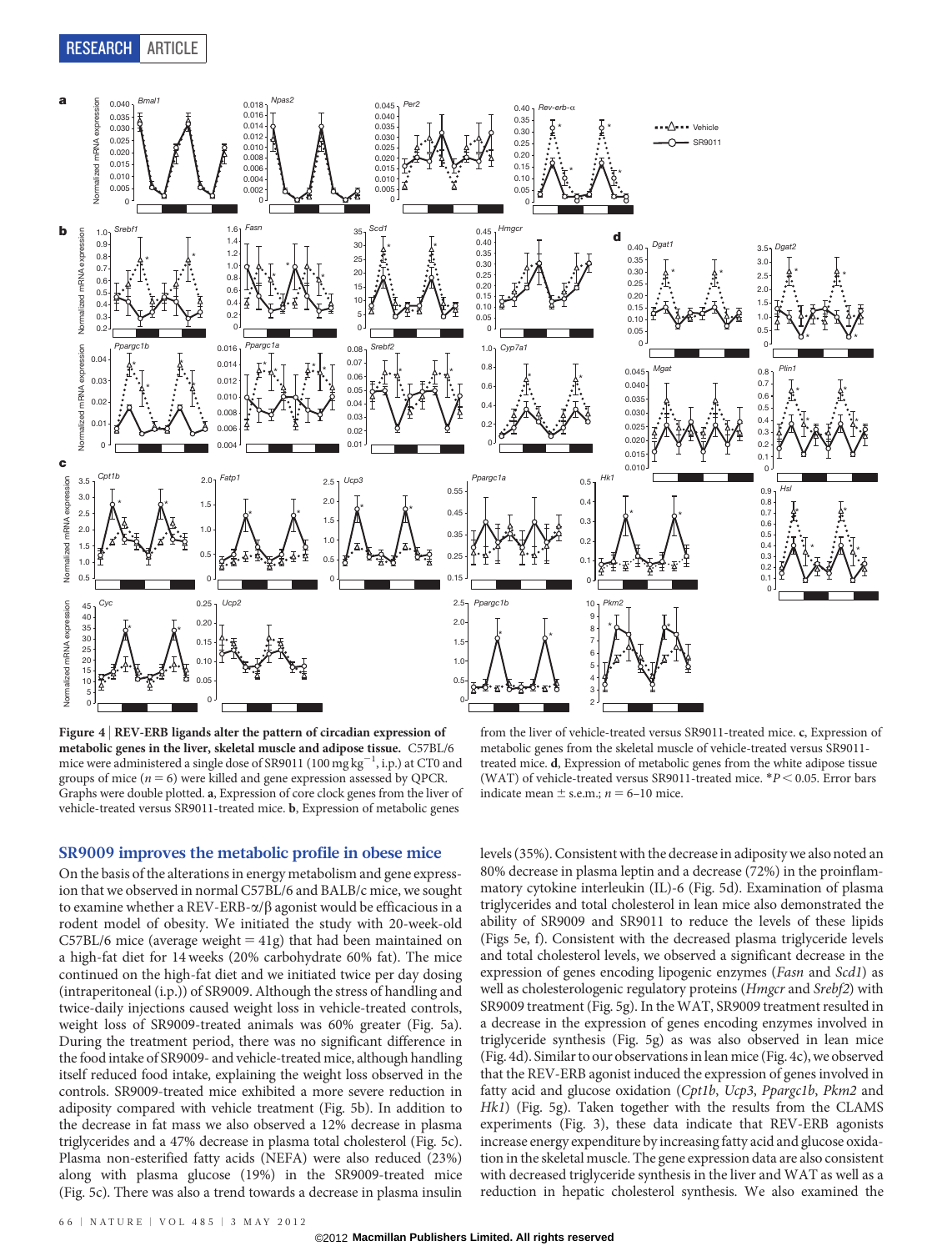# ARTICLE RESEARCH



Figure 5 <sup>|</sup> SR9009 treatment results in a decrease in fat mass and in plasma lipids in diet-induced obese mice. a, Diet-induced obese mice on SR9009 treatment lose weight versus vehicle-treated mice. C57BL/6 mice on a high-fat diet were administered SR9009 (100 mg  $\text{kg}^{-1}$ , i.p., b.i.d., at CT0 and CT12) for 30 days. b, Diet-induced obese mice on SR9009 treatment exhibit lower fat mass versus vehicle-treated mice. c, Fasting plasma triglycerides (TG), cholesterol (Chol.), non-esterified fatty acids (NEFA) and glucose are decreased in SR9009 treated DIO mice. d, Plasma leptin and IL-6 levels from DIO mice. e, Fasting plasma triglyceride and cholesterol in lean C57BL/6 mice. Normal mice were

effects of SR9009 in a genetic model of obesity (ob/ob mice) and after 12 days of dosing we observed that SR9009 suppressed the degree of weight gain normally observed in this leptin-deficient mouse with no significant alterations in glucose or insulin tolerance (Fig. 5h and data not shown).

## Discussion

We have developed synthetic REV-ERB- $\alpha/\beta$  agonists with sufficient pharmacokinetic properties to examine their activity in vivo. These compounds alter the circadian pattern of expression of core clock genes as well as circadian locomotor behaviour in mice. A single injection of either SR9011 or SR9009 results in loss of the subsequent active period in mice maintained under constant dark conditions. Consistent with this major alteration in circadian behaviour the circadian pattern of core clock gene expression in the hypothalamus is perturbed. In Rev-erb-a null mice circadian locomotor activity is also disturbed, with the mice displaying a decreased period relative to wild-type mice under constant dark or constant light conditions<sup>4</sup>.

administered  $100 \text{ mg kg}^{-1}$ , i.p., b.i.d. (at CT0 and CT12) SR9009 for 10 days. f, Fasting plasma triglyceride and cholesterol are decreased by SR9011 treatment in lean C57BL/6 mice. g, Expression of metabolic genes in liver, WAT and skeletal muscle of DIO mice treated with SR9009 as described in a. Gene expression was measured by QPCR and normalized to cyclophilin b expression. h, SR9009 treatment reduces weight gain in ob/ob mice. Body weight and body fat content data are shown from ob/ob mice administered SR9009 for 12 days (100 mg kg<sup>-1</sup>, i.p., b.i.d.).  $*P$  < 0.05. Error bars indicate mean  $\pm$  s.e.m.;  $n = 6$ –10 mice.

We would not necessarily expect to mimic the phenotype of either constant over- or under-expression of REV-ERB with a pharmacological REV-ERB ligand, as modulation of the receptors' activity would be only transient. This is also probably the reason that on the day after administration of the REV-ERB agonist, normal circadian behaviour is completely restored. We also administered the REV-ERB agonists under L/D conditions to mimic a therapeutic situation as well as the metabolic studies where mice were maintained on this standard L/D cycle. In this case the effects of administration of the REV-ERB ligands were considerably less severe both in terms of alterations in patterns of core clock gene expression in the hypothalamus and in circadian locomotor behaviour. A single injection of either SR9009 or SR9011 resulted in a 1–3-h delay in initiation of diurnal activity. Consistent with this observation, when we examined oxygen consumption we observed a similar delay in the nocturnal peak in  $VO<sub>2</sub>$ . Thus, synthetic REV-ERB ligands effectively alter the physiological time of day of mice, indicating that this class of compound may be useful for the treatment of sleep disorders. Additionally, synthetic